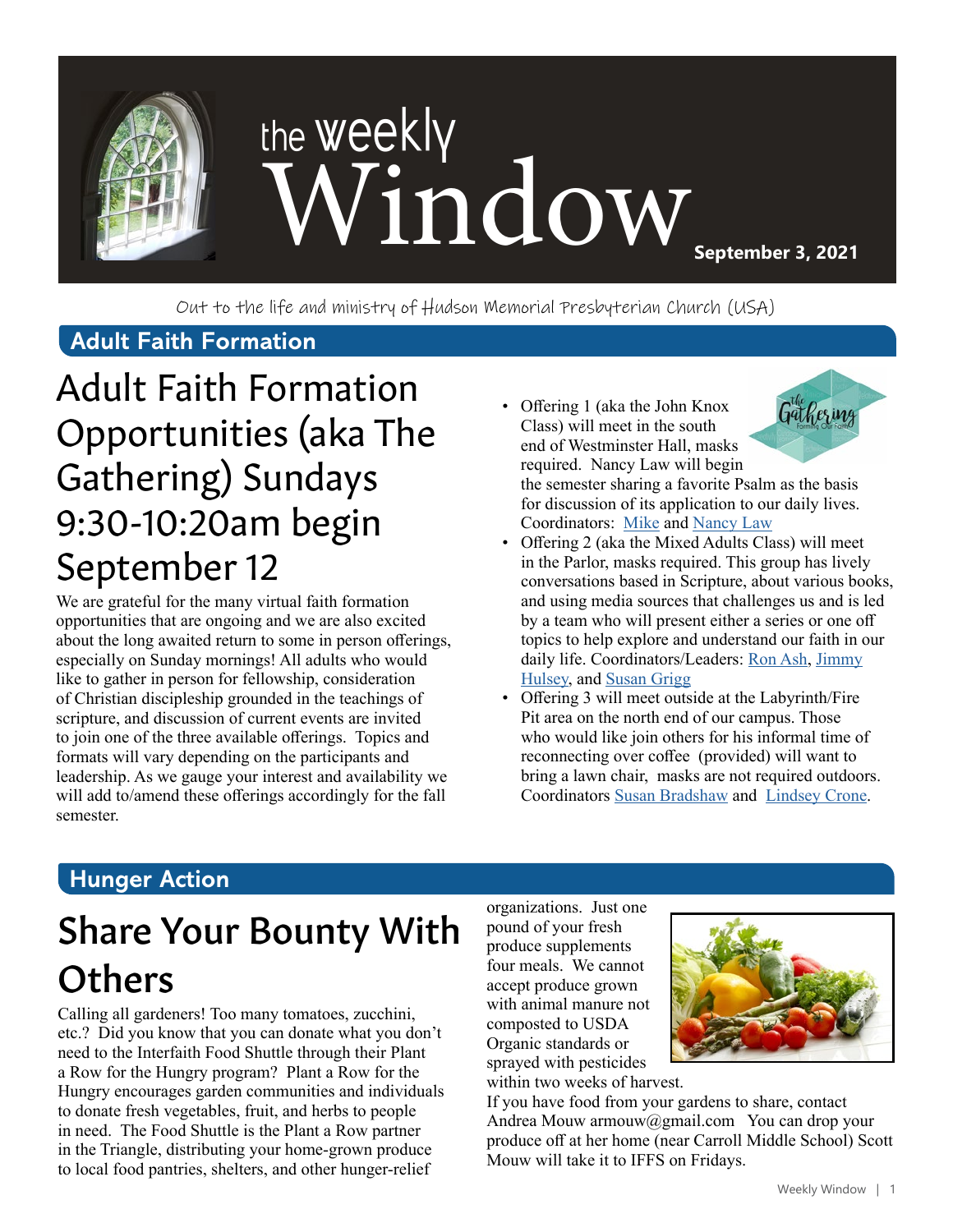### **Adult Faith Formation** Brown Bag with

### Pastor Mac

Reformed

Brown Bag Lunch will begin a six session series on Being Reformed: Faith Seeking



Understanding, Confession of Belhar on Monday, September 13th at noon, location to be determined. The Belhar Confession emerged from South Africa as a witness of Christian faith against the sins of racism and focuses on major themes of unity, reconciliation, and justice in the context of the church's Trinitarian

belief. Explore what it means to be a confessional Church and to meet and confess our faith in the face of racism in its various forms. This confession was added to the PC(USA) Book of Confessions just a few years ago. Mac has ordered the curriculum, please let him know via email [if you would like to participate in the study.](mailto:mschafer%40hmpc.org?subject=) [Books are](mailto:https://www.eservicepayments.com/cgi-bin/Vanco_ver3.vps%3Fappver3%3DFi1giPL8kwX_Oe1AO50jRnQ574HZh5kFEHVJ6e5We_Us4NSQukCYDzKLUtTTUlsf2EvVVAEjqawDomKT1pbouTsRltlX7QEmZN4jxtbsYBc%3D%26ver%3D3?subject=)  [available in the Karl Hudson Room for \\$7.00. You may pay](mailto:https://www.eservicepayments.com/cgi-bin/Vanco_ver3.vps%3Fappver3%3DFi1giPL8kwX_Oe1AO50jRnQ574HZh5kFEHVJ6e5We_Us4NSQukCYDzKLUtTTUlsf2EvVVAEjqawDomKT1pbouTsRltlX7QEmZN4jxtbsYBc%3D%26ver%3D3?subject=)  [online here](mailto:https://www.eservicepayments.com/cgi-bin/Vanco_ver3.vps%3Fappver3%3DFi1giPL8kwX_Oe1AO50jRnQ574HZh5kFEHVJ6e5We_Us4NSQukCYDzKLUtTTUlsf2EvVVAEjqawDomKT1pbouTsRltlX7QEmZN4jxtbsYBc%3D%26ver%3D3?subject=) - Faith Formation Books.

# Seeing the Word

This monthly small group comes together for bible study and discussion on the third Monday of the month. It is next meeting on Monday, September 20th at noon, location to be determined. This group uses the St. John's Illuminated Bible to discuss a scripture using a visual image.



### **Faith Formation for Men**

# Presbyterian Pint

Presbyterian Pint will begin a six session series on Being Reformed: Faith Seeking Understanding, Theology For Presbyterians.



This study focuses on what the Reformed and Presbyterian traditions have believed in the past and ways key



theological understandings matter BEINGReformed in our Christian lives in the church today. Theological issues include the Bible, God, Jesus Christ, and the Holy Spirit. Being Reformed: Faith Seeking Understanding is a series of biblically based mini-courses that provides adults with a foundational understanding of the Reformed faith. Each six-session study- -written by well-known and respected

scholars--features Scripture, prayer, in-depth commentary, and questions for reflection. Each study addresses its subject from a Reformed theological perspective. This series will begin on Thursday, September 23rd at 7 p.m., location to be determined Pastor Mac has ordered the study guide. [Please let him know if you'd like to](mailto:mschafer%40hmpc.org?subject=)  [participate and he will get you the study guide](mailto:mschafer%40hmpc.org?subject=) [Books are available in the Karl Hudson Room for \\$7.00.](mailto:https://www.eservicepayments.com/cgi-bin/Vanco_ver3.vps%3Fappver3%3DFi1giPL8kwX_Oe1AO50jRnQ574HZh5kFEHVJ6e5We_Us4NSQukCYDzKLUtTTUlsf2EvVVAEjqawDomKT1pbouTsRltlX7QEmZN4jxtbsYBc%3D%26ver%3D3?subject=)  [You may pay online here](mailto:https://www.eservicepayments.com/cgi-bin/Vanco_ver3.vps%3Fappver3%3DFi1giPL8kwX_Oe1AO50jRnQ574HZh5kFEHVJ6e5We_Us4NSQukCYDzKLUtTTUlsf2EvVVAEjqawDomKT1pbouTsRltlX7QEmZN4jxtbsYBc%3D%26ver%3D3?subject=) - Faith Formation Books.

### Waking Up with the Word

Waking Up with the Word is a long running bible study for men. Two Tuesdays a month it meets by ZOOM and two Tuesdays it meets in-person on the



Westminster Hall Patio. The group uses an ancient bible study process called Lectio Divina. We look at the passage that will be preached on the upcoming Sunday. The study revolves around three questions:

- *• What is a word or phrase that stands out to you?*
- *• Allow that word or phrase to develop into a memory from your life, a though on the passage or metaphor*

*• What is Christ calling you to through the passage?* No previous bible study experience is needed. It is a great group of guys who are welcoming and wise in their comments. For our in-person meetings coffee and bibles are provided. [If you have questions or would like to be](mailto:mschafer%40hmpc.org?subject=)  [added to the email distribution list, please contact Pastor](mailto:mschafer%40hmpc.org?subject=)  [Mac.](mailto:mschafer%40hmpc.org?subject=)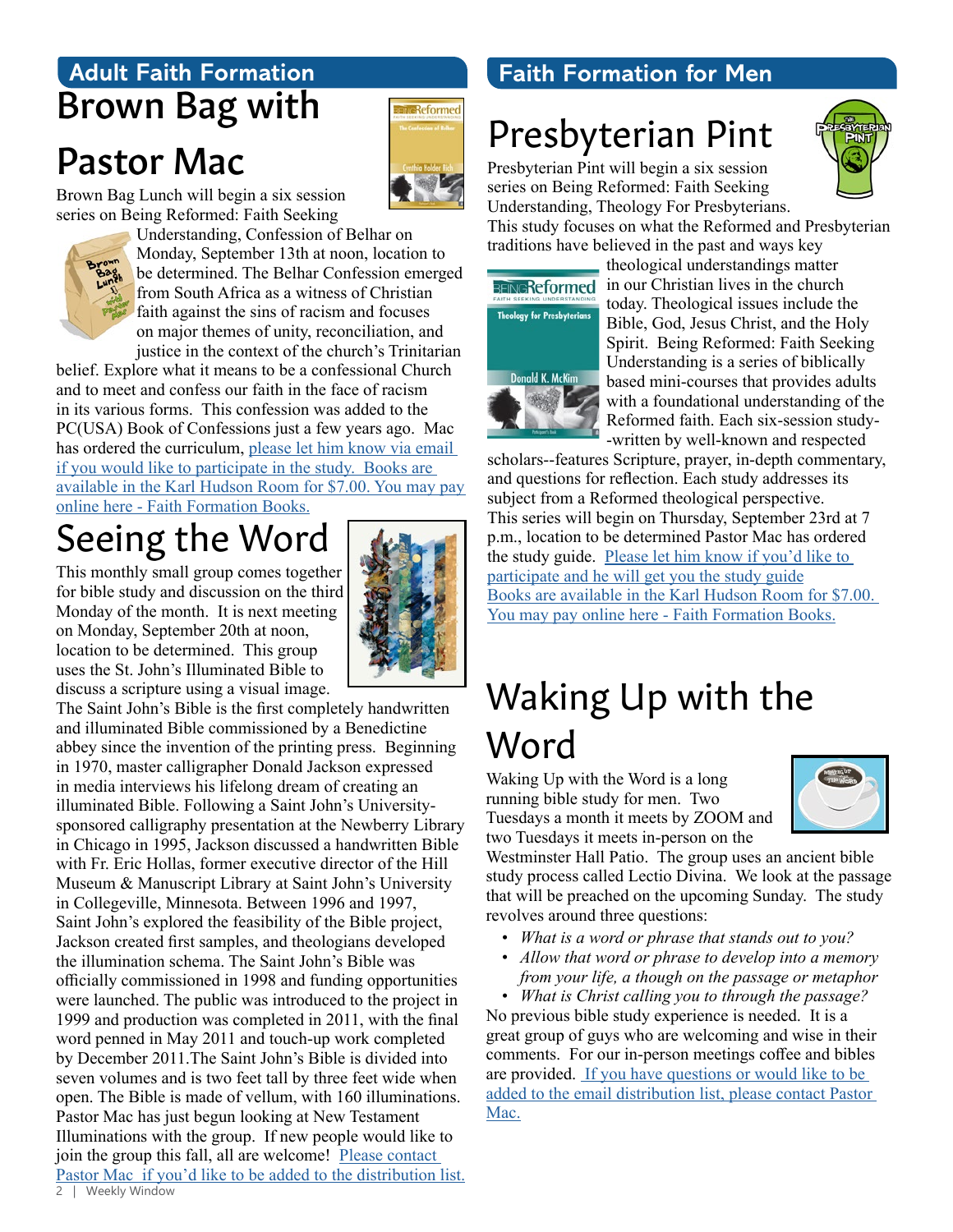### **Deacon Ministry**

### Prayers for Households



ministry of the Deacons and we consider it a privilege to pray with and for our church family. The Deacons are praying for member households each week,

with the goal of praying for each and every member of our congregation. These households are listed below so the congregation can join in praying for them as well. Each household will receive a positive note of encouragement from the Deacons in the mail. If you have a specific request for prayer, you can submit a prayer request at HMPC. org or you may call 919-787-1086 and press 2 for the Deacon's Prayer Line. Pat Balletta is the Deacon on Call for September.

Please keep these families in your prayers:

- *• Tracey, Fred, Ben, Freddie and Cynthia Woodward*
- *• Jack Wright*
- *• Quan, Drak, Caroline, Charlie, Noah and Noel Ya*
- *• Y Leo & H Lem Ya*
- *• Lou Yates*

### **Faith Formation for Women**

# Women at the Well Fall Schedule

Women at the Well welcomes women of all ages and stages to join us! The two groups have a different format, time and content. Miracles

**The weekly group** is using *Miracles and Other Reasonable Things: A Story of Unlearning and Relearning God* by Sarah Bessey.

**The monthly group** meets on the fourth Thursday of each month at 6:00 pm (sometimes the third Thursday to avoid holidays etc.) and uses a podcast as the

basis for discussion on topics of interest. Current podcast discussions include Kate Bowler, Will Willimon, Brené Brown and Krista Tippett.

Both groups are wonderful opportunities for women to get to know each other as we discuss the intersection of culture and faith and our own spiritual journeys. Each group met on Zoom until recently and while current plans are for in person meetings, this may be amended to return to Zoom if the Covid Delta variant continues to spread and local numbers continue to rise.

**Director of Music Ministries**

### A Note from Barbara Prayer is foundational to the<br>ministry of the Deacons and we<br>  $\begin{array}{c} \text{Lochr-Fox} \end{array}$



Last week I told you a little about my early church and musical years. We were a singing family. Both of my parents sang in the choir and my dad and I would sing silly songs when he played the banjo at home. By the time I was in middle school, I was singing as much as possible. A new choir director came to

my little Methodist church and quickly became a musical mentor to me and a best friend to my mom. She continued my piano lessons and started teaching me private voice lessons when I turned 13. One year into those voice lessons I realized that music would be my profession. I was singing a small solo in a church musical and I had an overwhelming sensation that this was what I was meant to do. I wasn't sure at that time exactly where this revelation would lead me, but I became convinced that music would be my path.

I continued with my musical studies throughout high school. I sang in musicals and was given solos in choral concerts. When it came time to go to college, I auditioned for the Choral Director at the University of Florida. I was given a generous scholarship and began my journey. There were definitely a few bumps along the way - music theory and advance ear-training are not for the faint of heart. However, my resolve never faltered. I understood even then that an undergraduate degree in voice performance would not get me very far in this world. I looked around for a college that might be a good fit for me to continue my studies. I even spent a semester at Florida State before I came upon the University of Illinois. They welcomed me with open arms and the conducting bug I had caught during my U of F days grew into a passion.

I'll finish up this little narrative next week with the explanation of how I ended up in church music ministry. Until then, please introduce yourself to me and pray about ways you can join us in making a joyful noise to God.

Many blessings, Barbara

THINGS **SP** A STORY OF UNITARNING AND BELEARNING COD SARAH BESSEY

AND OTHER REASONABLE

[For more information, contact Debbie Kirk.](mailto:dkirk%40hmpc.org?subject=)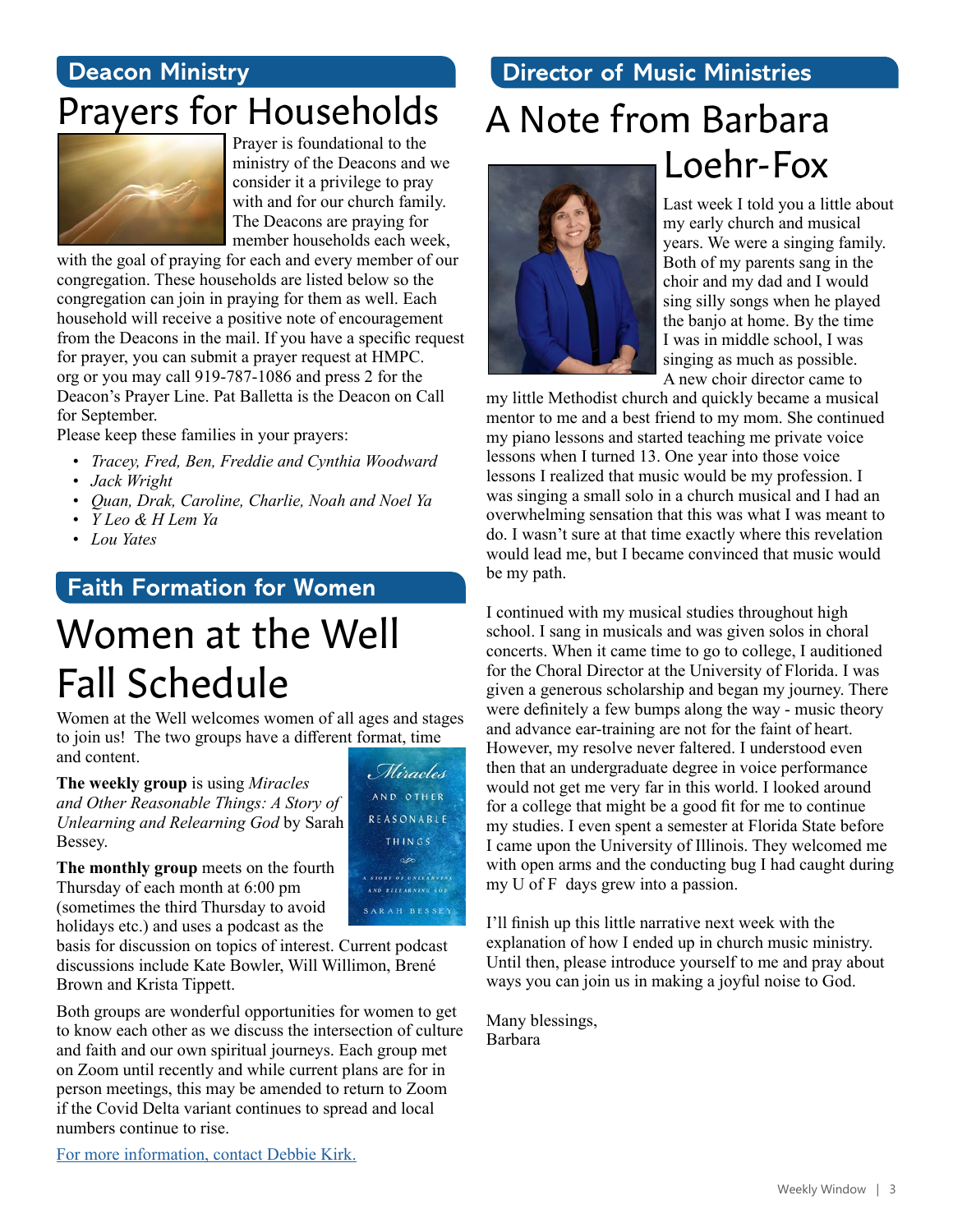### **Youth Ministry**

### Youth Programs

#### **Sunday Mornings**

- The Explorers (grades 5-7) Sunday School Class will begin after Labor Day on Sunday, September 12 during our regular church education hour. (9:30- 10:20am) We will meet in the Explorers Class Room! See you there.
- 2022 Confirmation Class Kick-Off (8th Grade and Older) – The Confirmation Class will gather for their first Sunday morning gathering on Sunday, September 12 in the Confirmation Class Room. If you plan on participating in Confirmation, and have not contacted us, please do so this week. Confirmands should start thinking about who you might want to be your Confirmation Mentor! This can be any adult who is a part of the HMPC family. If you have any questions, feel free to contact Rich Richards
- Rising Fifth Grade Youth and Parent E-mail Information Needed – The Explorers 5-6-7 Sunday School Class (for grades 5-7) and the Middle School Youth Group (grades 5-8) are excited about the rising fifth grade youth that will be moving into the church's youth program this fall. If you would like to be added to the mailing list, please e-mail the following information to Rich Richards: the youth's name, school, and e-mail address, and parent's name, telephone number, address, and e-mail address.

#### **Sunday Evenings:**

- **• Youth Group to begin on Sunday, September 12, parents included** (only for our first gathering)
- **• Time Change!** We have changed the time we meet from 4:30pm to 6:30pm! Location TBA
- **• Also, here's a great musical opportunity**. If you would like to participate in Youth Music with Barbara, our new Director of Music, please come at 4:30pm.
- **• All other Youth Group activities for both Middle School and High School** Youth Group will start at 5pm with a 6:30pm dismissal. (We will NOT be offering a meal but there will be snacks provided.) See you all there!

[Contact Rich Richards here](mailto:rrichards%40hmpc.org?subject=)

### Flower Donations **Chancel Guild**

Secure a date to honor or remember someone with a floral arrangement. To sign up, or for more information, refer to the flowers bulletin board outside room #103 or call Pat Cash at 919-787-1086.



### **Tend My Sheep**

# Diaper Train for September

In September, Hudson will be collecting diapers and wipes for The Diaper Train. The Diaper Train provides diapers to low-income families in Wake County, improving the lives of babies



and toddlers. The program is run by volunteers and serves over 500 children each month. Volunteers work with churches, businesses, schools and civic groups to collect diapers, baby wipes and children's books.

Please bring your donations to church with you on Sunday, September 26th, or drop off at the church office during the week before.

### Presbyterian Campus Ministries **Missions**

### **Special Offering for Presbyterian Campus Ministries**



North Carolina State University **Meredith College Peace College Shaw University St. Augustine College** 

**We will be receiving a Special Offering for Presbyterian Campus Ministries in September.** As an extension of the ministry of the Presbyterian Church (USA), PCM of Raleigh seeks to be a unique voice of God's grace on the college campuses in our community. You may drop your donation in the

church's mailbox (under the large oak, across from the office,) mail it, donate online or text to give. **Here is how to text to give: Here is how to text to give:** Text amount to 888-906-0744. (example: 25 pcm).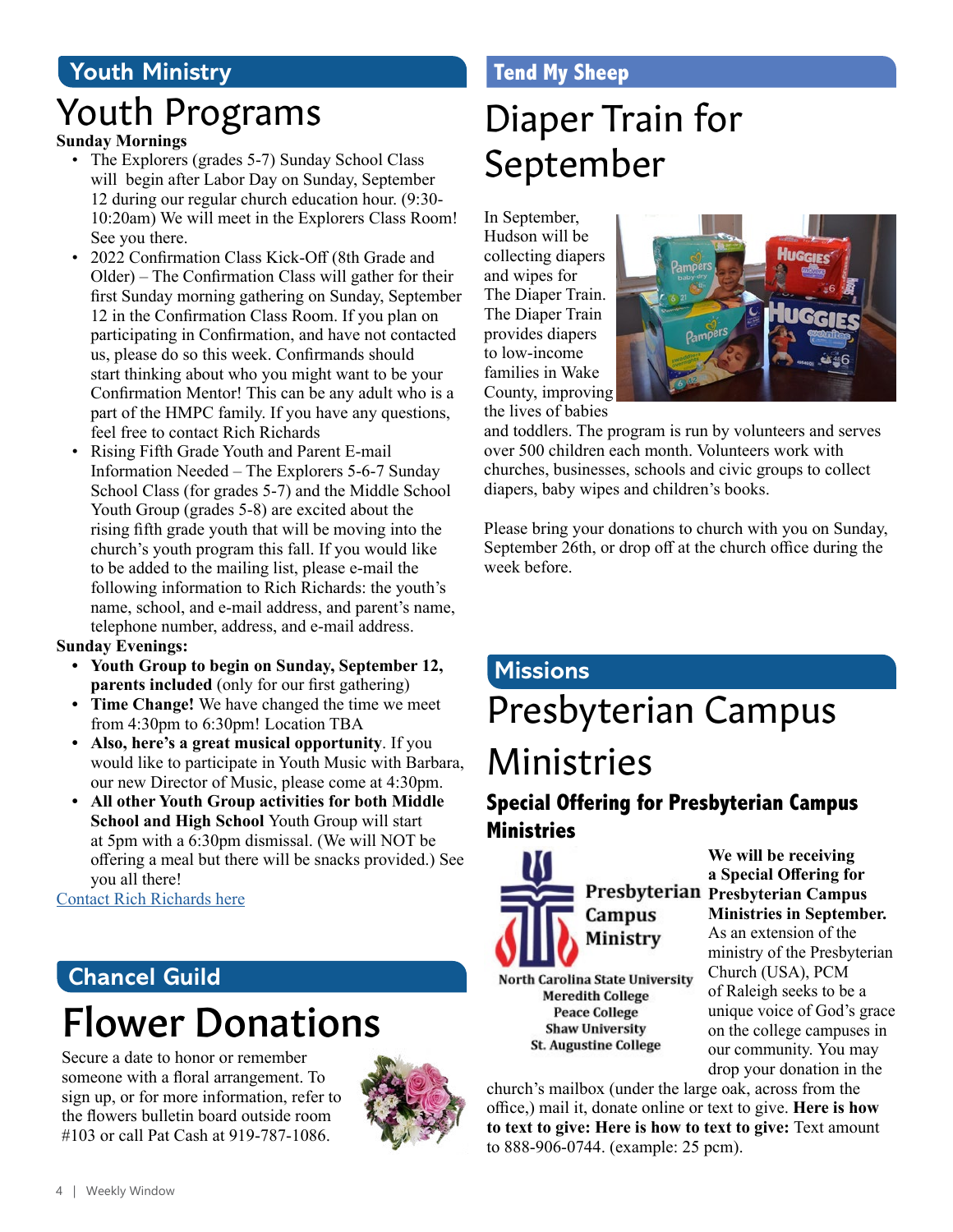### **Fellowship**

### Fun Times at Fall Kickoff Lunch on the Lawn













in.



### **Birthdays**

# Happy Birthday

#### **September**

- **1. BJ Parangi, Jennie Spell, Susie Bradshaw**
- **2. Kathy Sharpe, Emerson Fitzgerald, Erik Jacobsen**
- **4. Mitchell Puryear, Sara Martin**
- **5. Daniel Dickerson, Nancy Eyre**
- **6. Caroline Bradshaw**
- **7. Carol Mims, Jared Sanspree**
- **8. Markos Ya, Sam Hague, Joshua Frelich, Pat Hedrick**
- **9. C. Stephens, Nolan Coppedge, Corey Atkinson, Caleb Bowles**
- **10. Reese Allen, Jolene Allard, Renee Crawford,**
- **Lauren Llewellyn, Caroline Rohs, Graham Burch**
- **11. Hunter Rogers, Sam Duncan**
- **12. Sarah Sandlin, Holly Sandlin, Veda Capps, Hannah Bever**
- **13. Wendy Nellis**
- **14. Kelly R. Boone, Jeffrey Coonse**
- **15. Skye Schafer, Kessler Dickerson, David Hanks**
- **17. Nikki Melling, Tripp Madden, Sara Beth Hague, Claire Bond**
- **18. Jean Macomber**
- **19. Evelyn Bartow, Barton Meeks, Alison Keever**
- **20. Harry Bowles, Steve Huth, Coleman Bumgardner, Jamie Julian**
- **21. Kim Hanchette, Christina Billman, Katherine Magee**
- **22. Elizabeth Rankin, William Bradshaw, Delinda Eubanks**
- **23. Lauren Conder**
- **24. Morgan Jackson, Shirley Hall, Caroline Keever**
- **25. Jean Glaub Maskonen**
- **26. Matt Bowles, Henry Apple, Grace Hutchinson**
- **27. Cindy Wolf**
- **28. Margaret Lockard, Julia Powell, Judie Greenawalt**
- **29. Beau Sanchez, William Stephens**
- **30. Ann Tice, Ashley Edmister, Julia Duncan**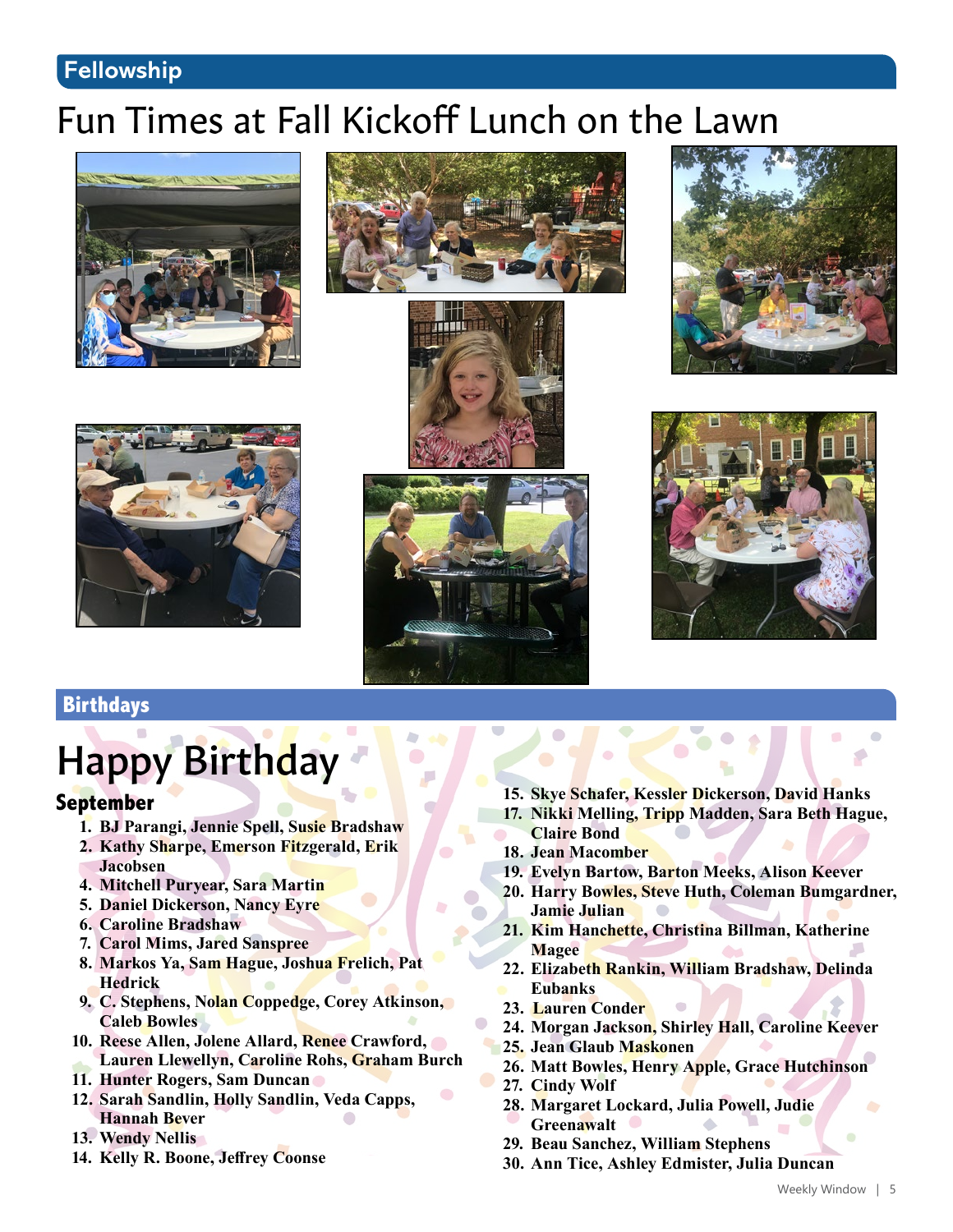### **Inquirer's Class**

# Sunday, September 19

The Inquirers Class, for those interested in membership, will be held early afternoon on Sunday, September 19th, in-person and Zoom options available. The class covers what it means to be a Christian, a Presbyterian, and a



member of Hudson Memorial. New Member Information Forms are available here. Please submit the forms no later than Wednesday, September 15th Please contact Debbie Kirk if you are interested.



### Three Ways to Give at **Hudson Memorial**





| <b>Text to Give to</b> |
|------------------------|

### **Online Community**

Stay in community with us. We can be found online at:

- facebook (HudsonMPC)
- Twitter (Hudson Memorial PC)
- Instagram (hudsonmemorialpc)



Follow us and like us!

### **Worship & The Arts**

# Live-Streaming Sunday Worship

For those unable to attend worship in person, we will be live streaming the services. Please know that the live streams will also be recorded and posted on the church YouTube channel, as well as the church website.

### **[Click here to live-stream this Sunday's](https://www.youtube.com/channel/UCuYf7XqKx9g_Mc0_BsPkWlA)  [10:30 am service.](https://www.youtube.com/channel/UCuYf7XqKx9g_Mc0_BsPkWlA)**

**Sound Technicians Needed -** We are in great need of people to help run our sound system and stream our service. All that is required are good ears and a willingness to learn. If interested, contact Pepper or someone at the soundboard. We so appreciate our present sound team: John Whisler, Barton Meeks, plus new streamers, Sarah Bedini, Erik Jacobsen, Tiya Komono, Mia Komono.

# Nursery is Open



# on Sundays!

Our nursery is open during worship. Your children from birth to 3 years old will be safely taken care of by our compassionate,

trained, and responsible childcare workers. [Contact Cary Dickerson, Interim Director of Children's](mailto:cdickerson%40hmpc.org?subject=)  [Ministries if you have any questions.](mailto:cdickerson%40hmpc.org?subject=)

### **Calendar**

### **Sunday, September 5**

- 10:30 am Worship
- 10:45 am Children's SS Playgarden
- 11:30 am Fellowship

### **Monday, September 6 - Church Office Closed**

• 8 pm - Alanon, AlaTeen, AlaKid - GH, 227, 236

#### **Tuesday, September 7**

- Preschool Teacher Workday
- 6:30 am Waking Up With the Word WH Patio
- 1 pm Single Way Hibernian
- 4 pm Memorial Garden Board
- 6:30 pm Giving Ministry Parlor
- 7:30 pm Boy Scouts GH, 234

#### **Wednesday, September 8**

- 9:15 am Women at the Well Parlor
- 6 pm Food Bank
- 6:30 pm Children's Ministry Teacher Training Zoom
- 7:30 pm Chancel Choir

### **Thursday, September 9**

- 9:30 am Program Staff Meeting
- 6 pm Committee Chairs Meeting Zoom
- 7 pm Mission Committee Zoom

#### **Sunday, September 12**

- 9:30 am Joyful Noise GH
- 9:30 am Adult Faith Formation
- 9:30 am Explorers SS Room 226; Confirmation Class - Room 234
- 10:30 am Worship
- 10:45 am Children's SS Playgarden
- 11:30 am Fellowship
- 4:30 pm Youth Music
- 5:00 pm MS & HS Youth Group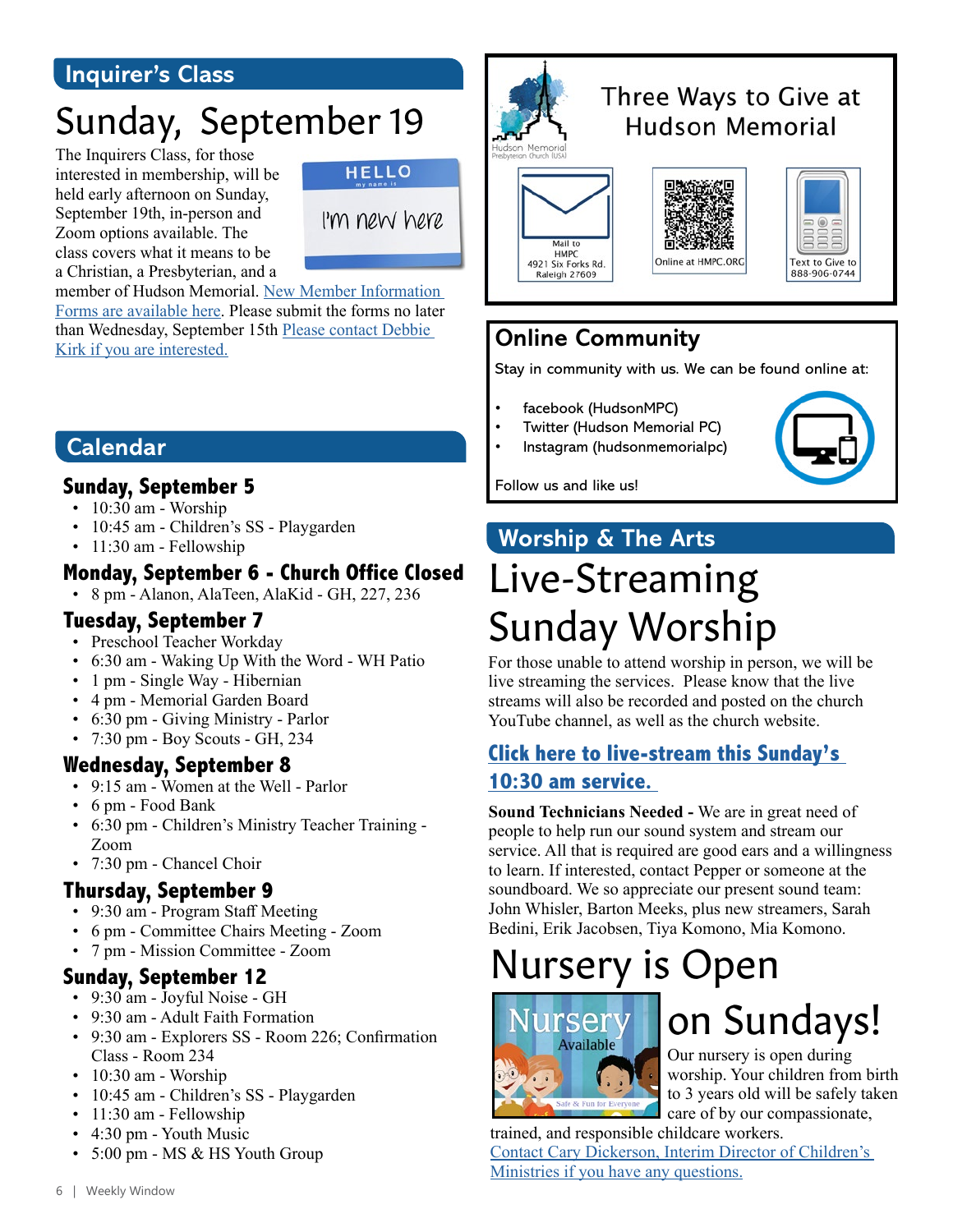#### **Personnel**

# Carol Yeargin to Retire Sunday Morning November 1st



Carol Yeargin has faithfully served as Hudson Memorial Presbyterian Church's organist since 2007. In her communications to Pastor Mac Schafer she said, "I have truly enjoyed and sincerely appreciate the support and encouragement provided to me during my 14 years as part of the music ministry. The positive and professional atmosphere created by staff, choir, and

congregation will be cherished. While I look forward to enjoying my retirement, I will certainly miss being part of the Hudson team and trust our friendships will last long into the future." Carol & Pastor Mac had been quietly communicating about the possibility of her retirement over the past year. Carol was committed to helping Hudson transition to a new Director of Music Ministries, before making her announcement.

We are deeply grateful for Carol's 14 years of service. She has deepened our congregations ability to worship on Sundays, at weddings, in memorial services and more. Her playing, whether it be organ or piano, has supported the choir and congregation and given us all the confidence to sing boldly. Her preludes, postludes and offertory pieces have caused us all to pause and meditate on God's goodness in the midst of a busy and frantic world.

Carol has been actively playing organ and piano for Sunday worship in churches since the age of 16. Her retirement date is scheduled for November 1st. We are thrilled to have several more months to celebrate the gifts with which God has blessed her. Thanks be to God for Carol Yeargin!

### **Office**

# Notary

Pat Cash, Church Business Administrator, is a Notary Public. If you have a need for a Notary, [please contact](mailto:pcash%40hmpc.org?subject=)  [her,](mailto:pcash%40hmpc.org?subject=) or give her a call at 919-787-1086 to set up a time to have your document notarized. We will follow Hudson's guidelines to safely distance.

# Childcare Workers

Hudson Memorial Presbyterian Church is looking for caring, reliable childcare workers for our church nursery! This is a part-time opportunity on Sunday mornings from 9:00 am - noon. Please send a resume or inquiry email to [Cary Dickerson, Interim Director of Children and Family](mailto:cdickerson%40hmpc.org?subject=)  **[Ministries](mailto:cdickerson%40hmpc.org?subject=)** 

# Part-time Communications Specialist

Hudson Memorial Presbyterian Church is looking for a part-time (25 hours per week) Communications Specialist. This position will be responsible for all marketing and publication materials put out to the public and members of the church. The position supports staff, officers and ministry leaders in conveying the church vision and message to their target audience.

Responsibilities include branding, electronic resources and printed materials. Hudson is looking for an excellent communicator with the capacity to produce high quality work and juggle multiple projects.

Applicants should have proficient knowledge of social media and strong technical skills with Adobe Creative Suite and Microsoft Office. A Bachelor's degree with concentration in Communications or Marketing is preferred.

If you know someone who might be interested in the position please have them send a cover letter and resume to [jobs@hmpc.org.](mailto:jobs%40hmpc.org?subject=) The successful candidate will be not be a Hudson member or family member.

### **From the HMPC Staff** Staff Email Addresses

When you receive an email from one of Hudson's staff members, please verify that the email address is their first initial then last name  $@$ hmpc.org - examples mschafer@hmpc.org, dkirk@hmpc.org.

There have been some spam emails being sent, making them look like they are coming from the church. In those cases, the "from" email address is not correct. If you receive those, please do not respond or click on any links.